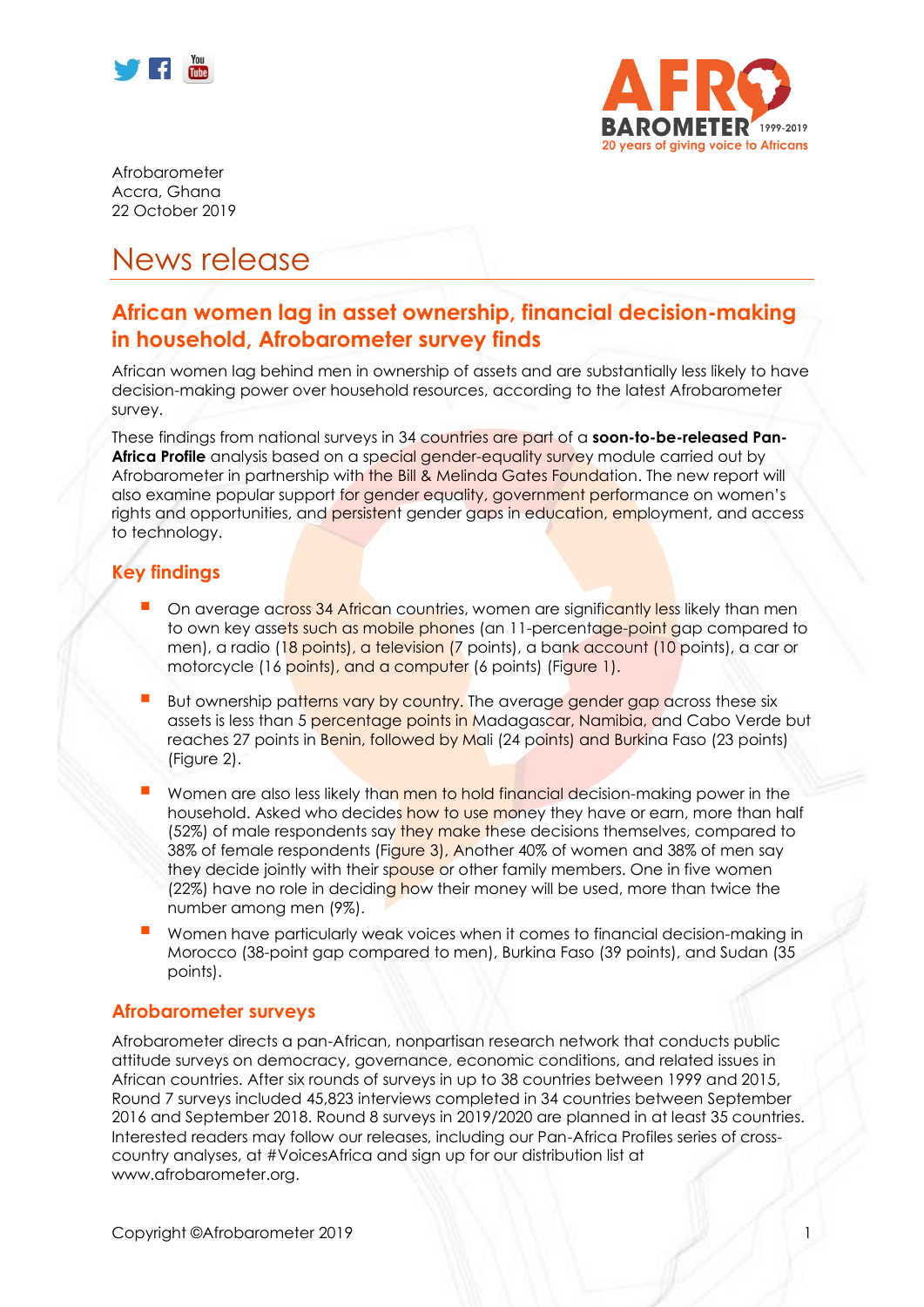

Afrobarometer conducts face-to-face interviews in the language of the respondent's choice with nationally representative samples that yield country-level results with margins of error of +/-2 to +/-3 percentage points at a 95% confidence level.

## **Charts**



#### **Figure 1: Asset ownership** | 33 countries\* | 2016/2018

*Respondents were asked: Which of these things do you personally own? (% "yes") (\* Data not available for Kenya, the first country surveyed in the round, because these questions were revised for subsequent countries.)*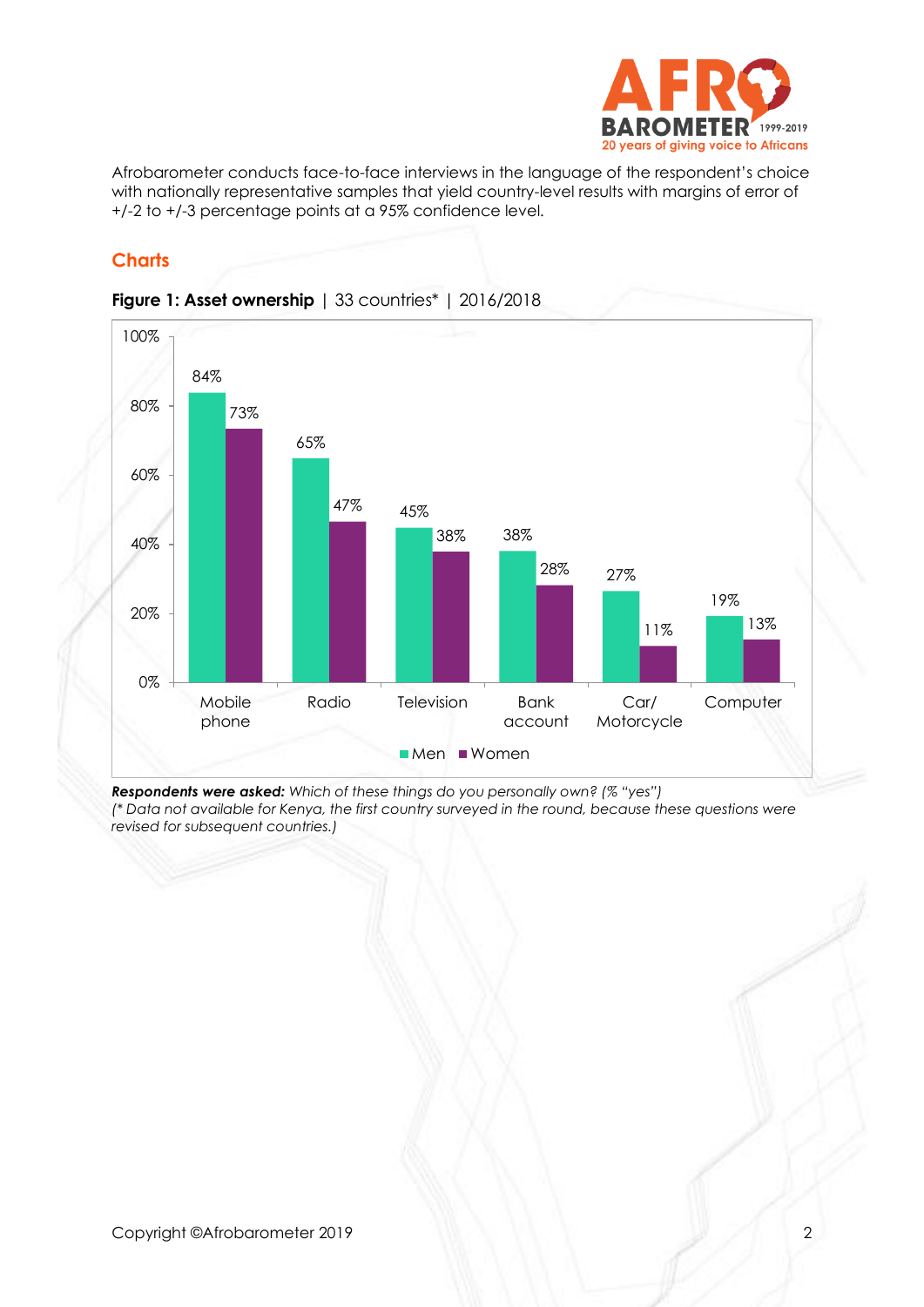





*Respondents were asked: Which of these things do you personally own? (Figure shows the difference between men and women in the average % who personally own each of six assets.) (\* Data not available for Kenya.)*